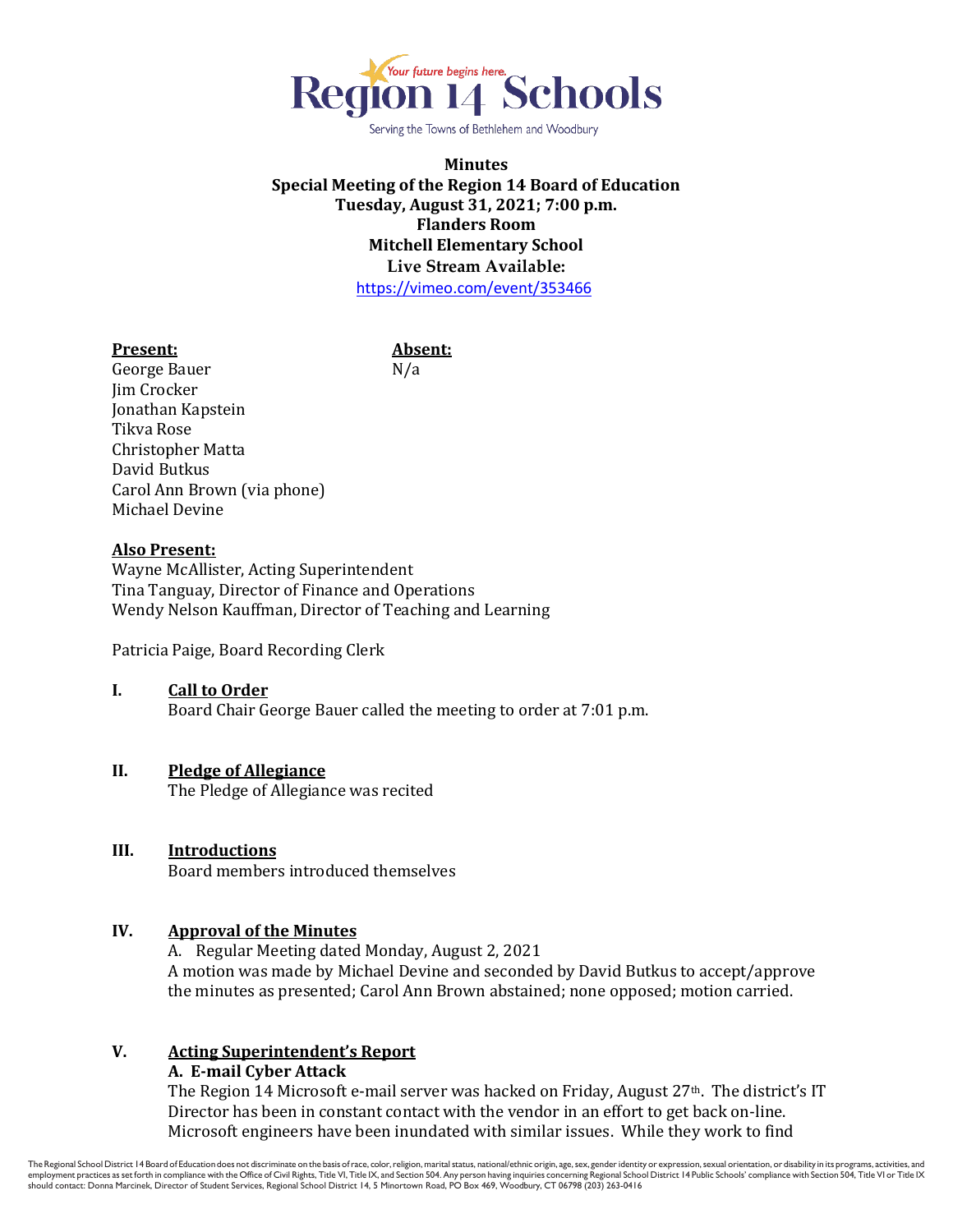a permanent fix, a workaround has been put into place, which entailed migrating Region 14 e-mail to g-mail. All current e-mail addresses are functional.

# **VI. Committee Reports**

There were no reports

## **VII. Board Chair's Comments**

Mr. Bauer explained the purpose of tonight's special meeting, which was called to address, what he termed as "live" topics, or those needing to be addressed prior to the start of school i.e. approving curricula and a Covid policy.

Actively monitoring and working on policy to address the vaccine mandate handed down by the state.

The hearing to address Dr. Olzacki and the investigation has been delayed due to a medical issue.

The BoE newsletter will resume after being suspended for the summer vacation months.

# **VIII. Privilege of the Floor**

## **Tracey Blackmam**

Parents and students are directly impacted by BoE decisions; need transparent communication; perception equals reality; goals should be in the best interest of the students; asked to hear BoE voices to instill confidence.

## **Paul Zulpa**

Asked the board if they had any thoughts on hiring a firm to oversee the next Superintendent's selection committee; his personal criteria is one of integrity; encouraged the board to do their due diligence.

## **Kathy Velkey**

Offered a number of articles regarding the harmful effects of wearing masks; Critical Race Theory, what is behind it and how to fight it?

## **Melissa Wesaw**

Spoke to transparency and accountability; masks, what are changes to the truancy rule; let parents decide what to do with their students.

Ms. Tikva Rose commented that she would like to make the newsletter a more regular communication; may be included under Public Relations Committee.

# **IX. Old Business**

- A. Second Review: Discussion and possible action on approval of new curricula:
	- 1. Animal Assisted Therapy Second review; no further discussion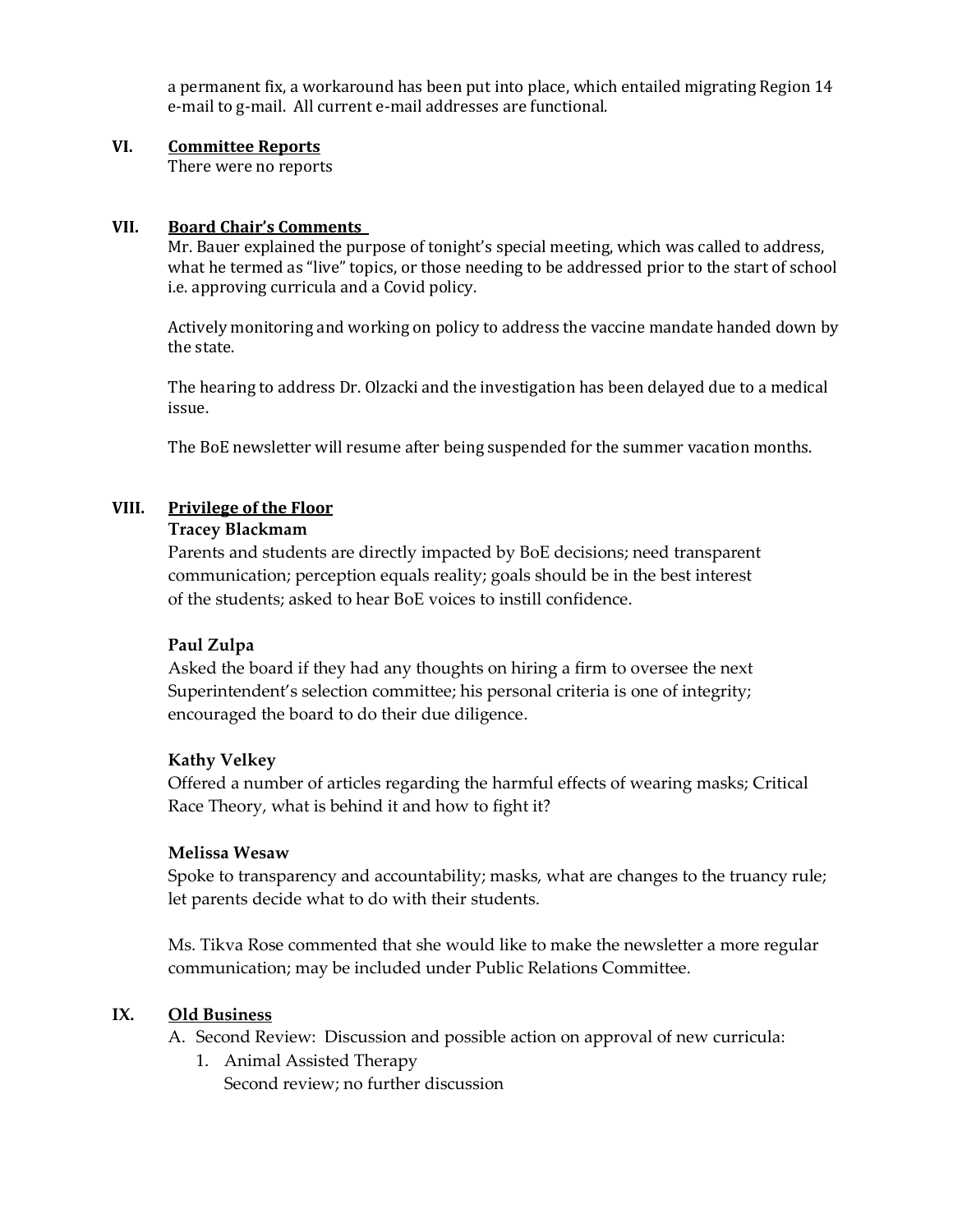A motion was made by Jim Crocker and seconded by Tikva Rose to accept/approve the curriculum as presented; Jonathan Kapstein opposed; motion carried.

2. African American/Black, Puerto Rican/Latino History

## Further discussion:

Ms. Wendy Nelson Kauffman, the Director of Teaching and Learning, clarified that the course is not Critical Race Theory (CRT), but rather a Social Studies Course. Though an unfunded, mandated course for the (2021/2022) school year, the state will provide the curriculum, professional learning, and a host of textbooks and other materials, which will be paid for by the state. There are currently 17 students, mostly seniors, registered to take the class.

Mr. Matta was under the impression that the course was mandated for the current school year and asked for clarification from Ms. Nelson Kauffman, who noted that the course, an elective, was actually offered last year, but due to low interest, was ultimately dropped. High schools across the state may pilot the course in 2021/2022, but will be required to offer it during the school year that begins in the fall of 2022. The course, if approved this evening, will be presented as a pilot course for 2021/2022. The advantage of offering the course as a pilot is the ability to share feedback, which can result in changes based on those comments.

Due to a scheduling conflict, representatives from SERC, who wrote the curriculum, were not able to make this evening's meeting. Ms. Nelson Kauffman did note, however, that they will be providing quarterly professional learning and reviewing the curriculum and teaching. In lieu of SERC representation, members of the high school faculty were present including Ms. Taryn Fernandez, High School Assistant Principal; Michael Sturges, a 17-year teacher at NHS, who will be instructing the course; and Marissa Christoff, the Social Studies Department Chair. They were asked to join the meeting to share information they obtained through a weeklong summer workshop with SERC along with 25 out of 50 additional school districts piloting the program.

Ms. Rose asked that Ms. Nelson Kauffman compare and contrast CRT vs. the African American/Black, Puerto Rican/Latino History course. She explained that the course is about history and celebration; not advocating for a position on racism and systems of oppression, which CRT does.

Mr. Kapstein inquired about the demographics of students that were signed up for the course. Currently there are 5-6 students of color with the remaining identifying as white.

Mr. Butkus and Mr. Crocker called for periodic updates to ensure that the board and community members were kept apprised. Mr. Crocker also suggested that a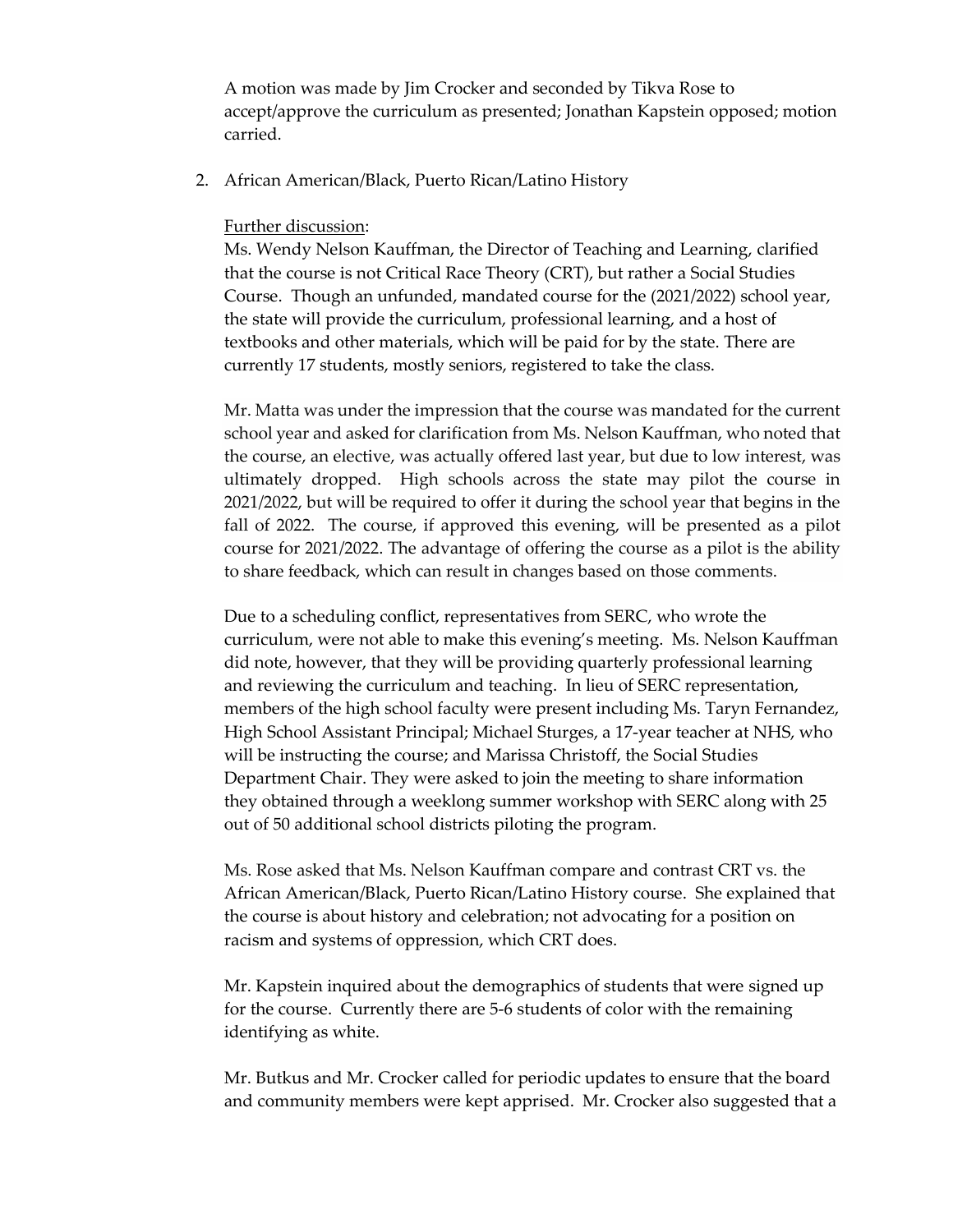member of the board attend the SERC meetings and he would also like to hear from students taking the course.

Mr. Devine expressed some concern on how this program was being rolled out; due to the sensitive nature, he felt that there should be community conversations so that concerns could be addressed up front rather than after-the-fact. There are pieces of the program that could go down the wrong track or be misconstrued as such. There were several other board members that were in agreement. Mr. Matta mentioned that he would like the flexibility of having a year, which would provide time to talk to the community.

All curricula presented this evening can be found on the district's webpage.

A motion was made by David Butkus and seconded by Jonathan Kapstein to accept/approve the curriculum as presented; Chris Matta, Michael Devine, and Carol Ann Brown were not in favor of; George Bauer, Jim Crocker, David Butkus, Jonathan Kapstein were in favor of; Tikva Rose, who feels that the course is a welcome endeavor and well done, cannot condone a state mandated course and therefore abstained; (4y)(3n)(1a); motion carried.

3. Medical Emergencies with CPR / First Aid Certification Second review; no further discussion

A motion was made by Jim Crocker and seconded by Chris Matta to accept/approve the curriculum as presented; Jonathan Kapstein opposed; motion carried.

# B. Covid Policy Update

A draft *Operations of Schools while Addressing Covid 19* policy was presented during a recent Policy Committee meeting during which, a number of edits were made in alignment with new information from the state and CDC. The edited policy was brought to the full board for consideration. Mr. Bauer reviewed the policy's suggested comments by Attorney Sommagura and recent updates.

A motion was made by Jim Crocker and seconded by Jonathan Kapstein to accept/approve the amended Covid 19 Policy; Carol Ann Brown abstained; motion carried.

# **X. New Business**

There was no New Business

# **XI. Other Business**

There was no Other Business